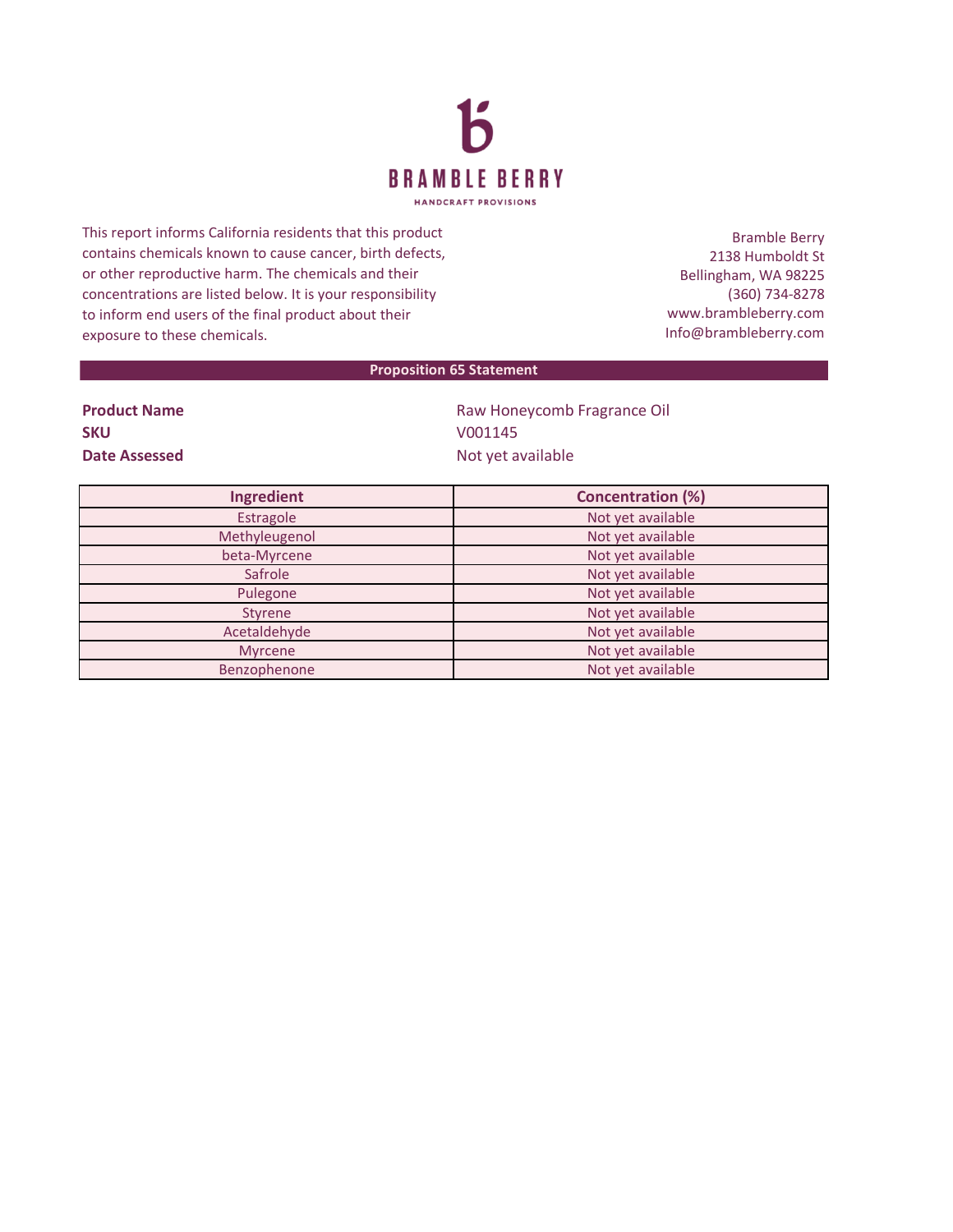

This report reflects the safe usage rates for this fragrance formula based on the International Fragrance Association (IFRA) 48th Amendment standards. IFRA reviews thousands of ingredients and issues guidelines for their usage, or bans the use of certain ingredients.

Bramble Berry 2138 Humboldt St Bellingham, WA 98225 (360) 734-8278 www.brambleberry.com Info@brambleberry.com

## **IFRA Statement - 48th Amendment**

**SKU** V001145 **Dated Assessed** 5/15/2019

**Product Name Raw Honeycomb Fragrance Oil** Raw Honeycomb Fragrance Oil

| <b>Category</b> | Max. Usage (%) |
|-----------------|----------------|
|                 | 0.00           |
|                 | 1.11           |
|                 | 5.56           |
| 4               | 5.56           |
|                 | 5.56           |
| 6               | 19.44          |
|                 | 2.22           |
| $\Omega$        | 2.84           |
| $\Omega$        | 5.56           |
| 10              | 3.56           |
| 11              | 100.00         |

The IFRA Standards regarding usage restrictions are based on safety assessments by the Panel of Experts on the Research Institute for Fragrance Materials (RIFM) 48th Amendment, and are enforced by the IFRA Scientific Committee. Evaluation of individual fragrance ingredients are made according to the safety standards contained in the relevant section of the IFRA Code of Practice. It is your responsibility to ensure the safety of the final product with more testing if needed.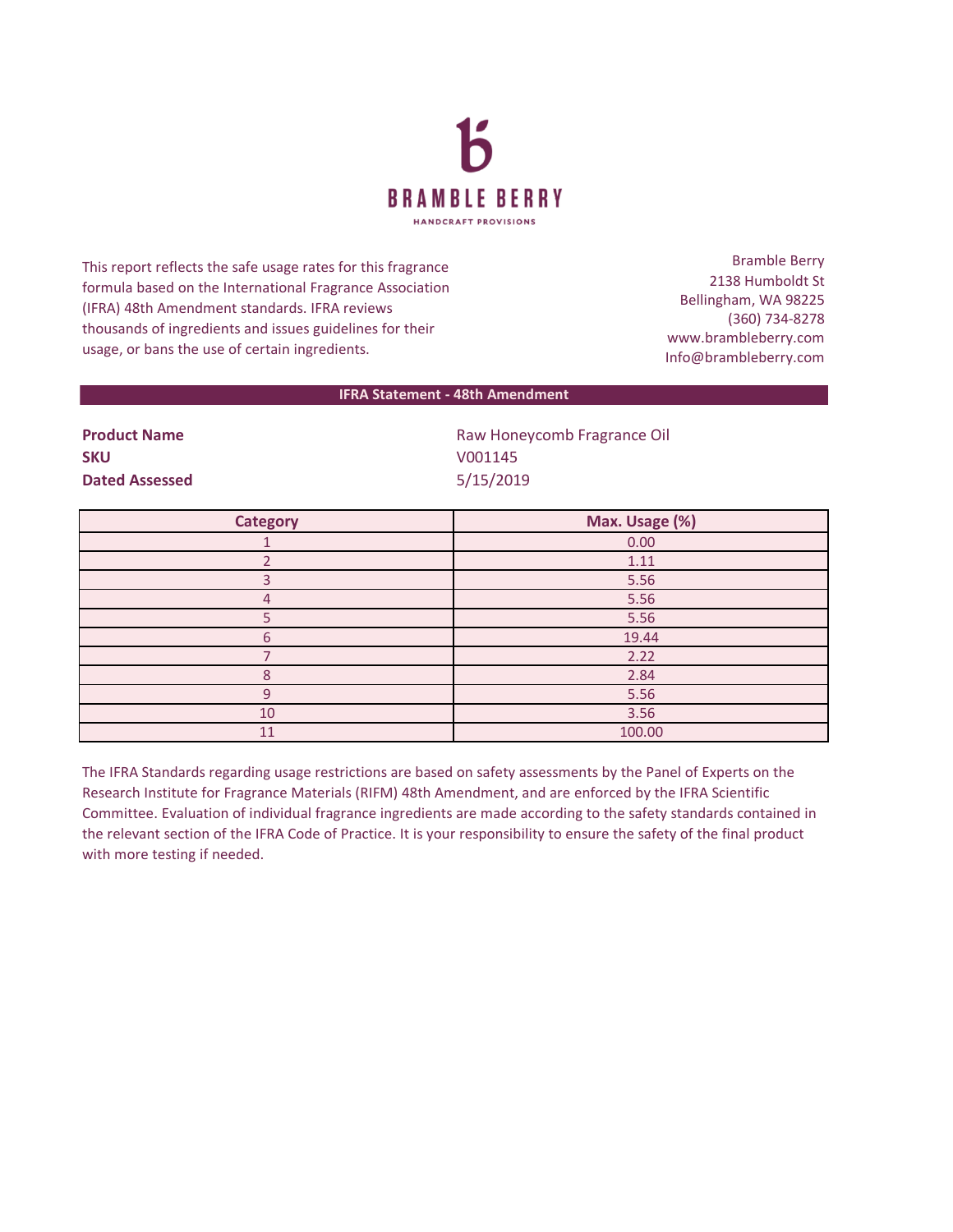

This report reflects the safe usage rates for this fragrance formula based on the International Fragrance Association (IFRA) 49th Amendment standards. IFRA reviews thousands of ingredients and issues guidelines for their usage, or bans the use of certain ingredients.

Bramble Berry 2138 Humboldt St Bellingham, WA 98225 (360) 734-8278 www.brambleberry.com Info@brambleberry.com

## **IFRA Statement - 49th Amendment**

| Proguet Name          |  |
|-----------------------|--|
| <b>SKU</b>            |  |
| <b>Dated Assessed</b> |  |

**Product Name Raw Honeycomb Fragrance Oil** Raw Honeycomb Fragrance Oil **SKU** V001145 **Dated Assessed** 3/5/2021

| <b>Category</b> | Max. Usage (%) |
|-----------------|----------------|
| $\mathbf{1}$    | N/A            |
| $\overline{2}$  | 0.64           |
| $\overline{3}$  | 0.58           |
| $\overline{4}$  | 6.83           |
| 5a              | 3.06           |
| 5 <sub>b</sub>  | 0.30           |
| 5c              | 1.18           |
| 5d              | 0.10           |
| $\sqrt{6}$      | N/A            |
| 7a              | 0.58           |
| 7b              | 0.58           |
| $\,8\,$         | 0.10           |
| 9               | 2.70           |
| 10a             | 2.70           |
| 10 <sub>b</sub> | 17.06          |
| 11a             | 0.10           |
| 11 <sub>b</sub> | 0.10           |
| 12              | 100.00         |

The IFRA Standards regarding usage restrictions are based on safety assessments by the Panel of Experts on the Research Institute for Fragrance Materials (RIFM) 49th Amendment, and are enforced by the IFRA Scientific Committee. Evaluation of individual fragrance ingredients are made according to the safety standards contained in the relevant section of the IFRA Code of Practice. It is your responsibility to ensure the safety of the final product with more testing if needed.